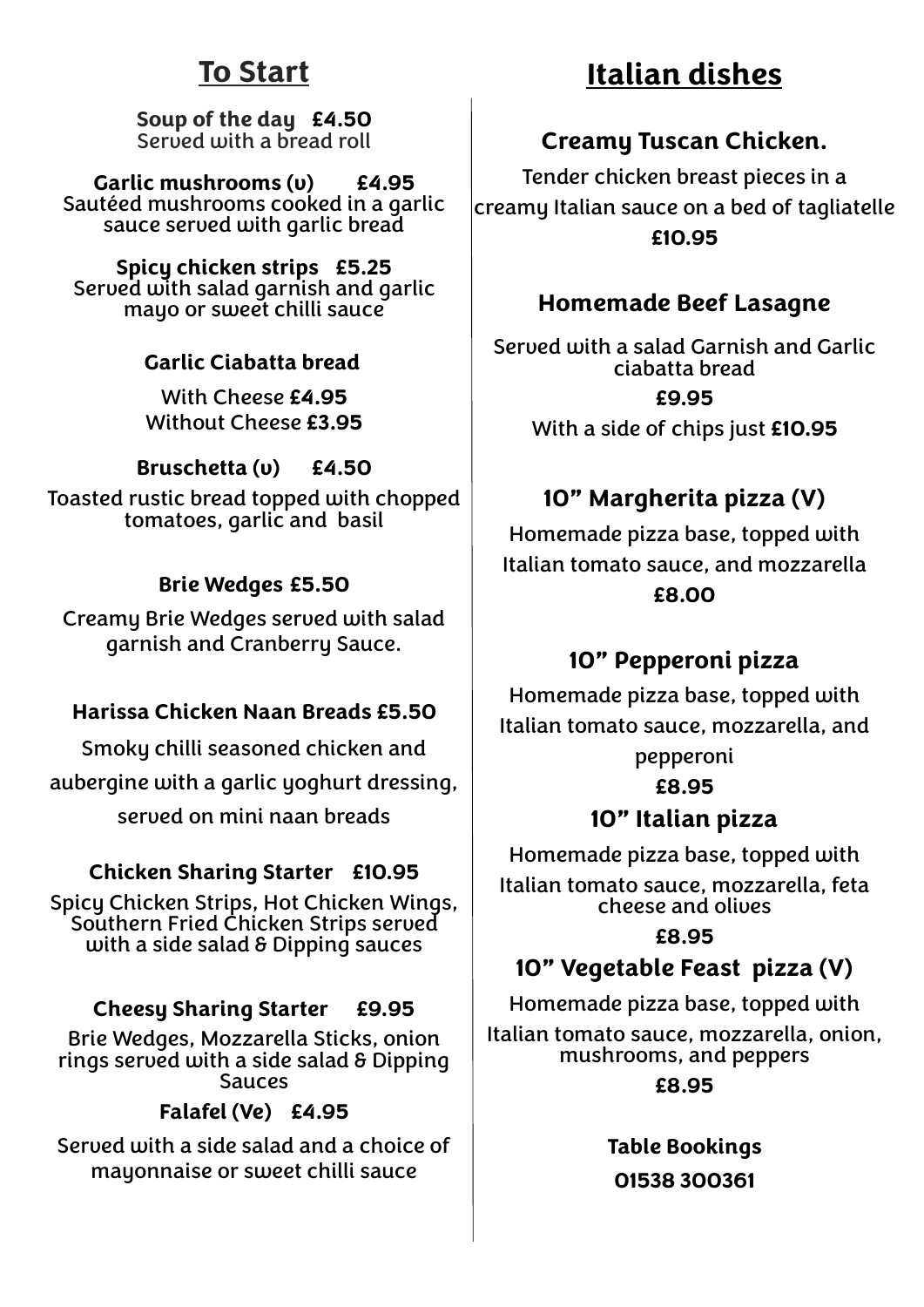# Pub Favourites

### **Homemade Chilli Con Carne (gf)**

A traditional Mexican meal Served with Rice and Nachos

**£8.95**

With a side of GF Chips **£9.95**

### **Homemade Beef in Beer Pie**

Stewing steak slow cooked in Cask Ale, encased in a shortcrust pastry case, a choice of Chips, Jacket or boiled

> potatoes and veg **£9.95**

### **Winking Man Chicken**

Butterfly Breast of Chicken cooked on a hot griddle, Served in a home made Creamy Stilton sauce choice of Chips, Jacket or Boiled potatoes, veg

**£9.95**

### **Hunters Chicken**

Chicken Breast topped with bacon, cheese and smothered with BBQ sauce served with Chips, Jacket or Boiled potatoes and veg

**£9.95**

### **Red Onion and Rosemary**

**Sausage (Ve & V)**

Served with a choice of chips or boiled potatoes and veg

**£8.95**

### **Chicken Tikka Masala**

(gf without Naan)

Pieces of chicken in a tasty medium spicy sauce, Served with Rice or Chips or a combination of half chips and half rice and Naan Bread

**£9.95**

### **Vegetable Balti curry**

(v, gf without naan bread)

Beans, chickpeas, sweetcorn,

mushrooms and potatoes with fresh garlic and coriander make up this

Vegetarian Balti, Served with Rice or Chips or a combination of half chips and half rice and Naan Bread

**£9.50**

### **Cauliflower and Red Pepper Curry**

**(Ve & V)**

Served with a choice of chips,

rice or 1/2 and 1/2

**£9.50**

#### **Broccoli and Cream Cheese Bake (V)**

Florets of Broccoli in a creamy cheese sauce topped with sliced potatoes and cheese, served with Chips or Jacket Potato and veg **£9.75**

## **Our hand cut Chips are Gluten Free**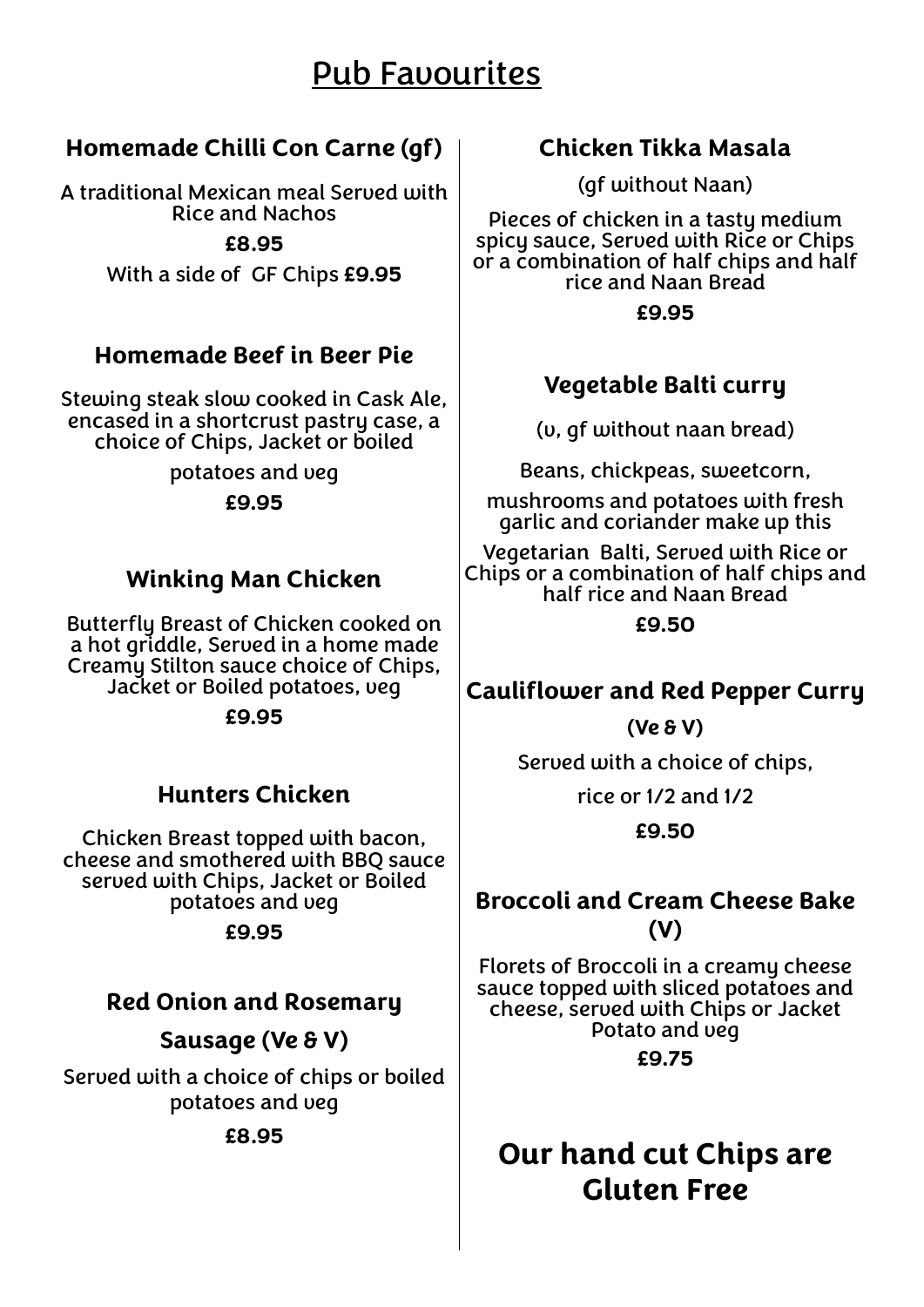# **From the Grill**

We only use quality British meat from local farms via a local butcher in Leek. Supporting British Farming *All steaks are 21 day aged, cooked to your liking on a flat griddle and served* 

*with onion rings, mushrooms, tomato and a choice of potatoes and peas*

**Sirloin (10oz) £15.95** 

**Rump (10oz) £14.95**

**Gammon (14oz)**  With Egg/Pineapple or both **£13.95**

### **Winking Man Mixed Grill**

8oz Gammon, Lamb Cutlet, 4oz Rump, 2 x Pork Sausages, Chicken Breast, Black Pudding, Fried Egg, Onion Rings and Mushrooms

(Contents may vary slightly)

#### **£18.95**

Steaks can be made GF without Onion Rings

Turn your Steak Surf & Turf for £2.95 extra

### **SIZZLING All Day Brunch**

4 oz Steak, Two Sausages, Two Rashers of Bacon, Two Fried Eggs, chips and Half grilled tomato on a bed of fried onions **£10.95**

(This carries on cooking so please

order the steak under your

Normal preference)

### **SIZZLING Chicken Fajita's**

Chicken breast pieces on a bed of Fried Onions, Peppers and spices, Tortillas and dips *(gf* wraps available) **£10.50**

### **Burgers**

Served with fries and salad garnish

### **Ranch Burger**

6oz Beef burger topped with Bacon, Cheese and BBQ sauce **£9.95**

### **Texas Burger**

6oz beef burger topped with pulled pork cheese and onion rings **£9.95**

### **Classic Burger**

A 6oz beefburger with side salad & Fries

**£8.95**

### **Kentucky Burger**

Battered Chicken fillet burger **£9.95**

### **Blue Burger**

6oz Beef burger topped with melted Blue Stilton **£9.95**

### **Spicy bean burger (V & Ve)**

Served with fries and mixed leaf salad *garnish*

#### *£9.95*

Double up with an extra hand made 6oz beefburger pate for £2.95 extra